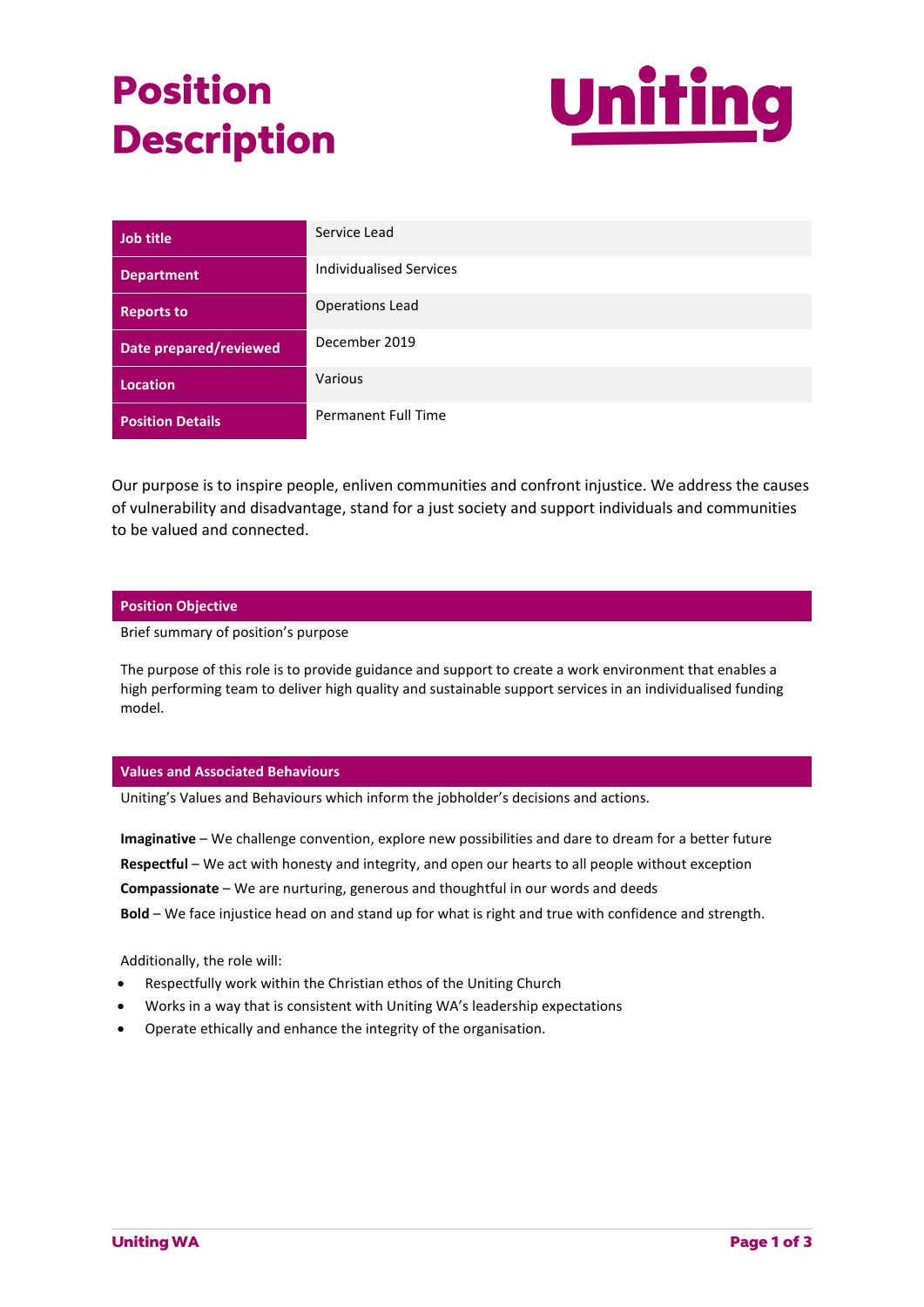# **Key Responsibilities**

These represent the key outputs of the job, the job's deliverables. They are not specific activities in themselves. These form the basis of the objectives and measurements set for the job holder under the Uniting Performance Management System annually.

- High quality services are delivered to people with disability and psychosocial disability that align with service standards and best practice models. In collaboration with the team:
	- $\circ$  Co-design principles are utilised to deliver innovative and contemporary models of support that demonstrate positive impact
	- o Person-centred plans are completed and evaluated and reflect positive outcomes for participants
	- $\circ$  Support the recruitment of high quality, person-centred team members that match the needs and interests of participants
- Teams demonstrate adherence to safety and positive behaviour plans, safety issues are identified and incidents are reported and managed
- Coaching and mentoring of staff, volunteers and trainees equips teams to deliver on agreed outcomes, operating within a self-organised model to embed contemporary practice under the guidance of the Operations Lead
	- o Teams demonstrate strong collaborative relationships with participants, families and guardians, and partnerships with internal and external services are maintained
	- $\circ$  Team training needs are identified and acted upon within budget in collaboration with the Operations Lead
- Information and client management systems are up to date, and statistics and reports are provided to the Operations lead and Practice leads as required or requested
- All EVC cards and petty cash are reconciled with in budget and correctly coded
- Support skills are maintained and strengthened by taking part in the support roster and actively supporting participants with high or complex needs
- Exemplary personal drive and integrity is demonstrated, and the organisation's ethos is consistently reflected in service development and practices
- Other responsibilities appropriate to the position as requested.

# **Standard Key Responsibilities (for all Uniting staff)**

- To operate within delegated authority and comply with legal, regulatory obligations and requirements of our internal policies and procedures
- Identify and deal (manage and monitor) with risks associated with Uniting
- Compliance with the values and associated behaviours of Uniting
- Compliance with the policies and procedures of Uniting including statutory policies
- Completion of any training and associated assessments identified as a requirement of the position.